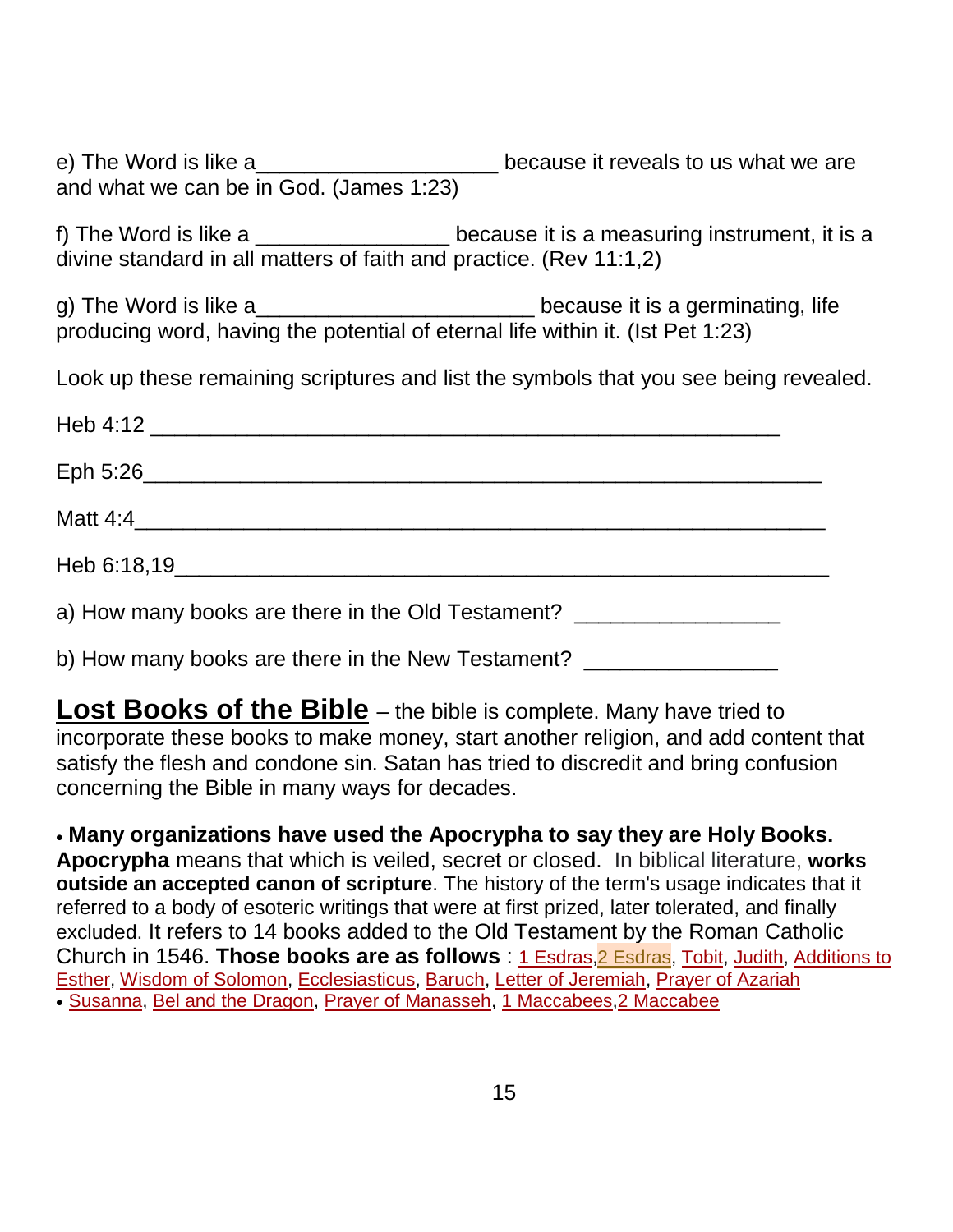## **Most of the rest of Christendom rejects these books having a place in the canon of scripture. The following are some of the reasons for this rejection:**

1) It is universally acknowledged that they never had a place in the Hebrew canon.

2) They were written in the 400 years between Malachi and John the Baptist when there was no inspired prophetic utterances. The last Old Testament prophet Malachi predicted the next messenger to come to Israel would be the forerunner of Christ. (Mal 3:1)

3) They were never quoted in the New Testament by Jesus or the Apostles.

4) They are not found in any catalog of Canonical Books during the first four centuries of the church.

5) Divine inspiration and authority is claimed by none of the writers and is disclaimed by some of them. (II Macc. 2:23; 15:38)

6) None of the writer's speak with a message from Jehovah.

7) The books contain many historical, geographical and chronological errors, at times contradicting themselves, the bible and History.

8) They teach doctrines and uphold practices which are contrary to canonical Scriptures. (e.g. lying is sanctioned, suicide and assassination are justified, magical incantations and prayers for the dead are taught and approved.)

9) They were first added after 300 A.D. The Laodicean Council in 363 A.D. replaced them as being not inspired. They first appeared In the Vatican Version of the first century. The Council of Trent in 1546 A.D. added them as morn versions of scripture.

10) The lack of prophetic element in them and apparent imitation of the other books of the Old Testament that are inspired.

11) Too free of the use of imagination, giving rise to silly stories, and lack of spiritual force and power.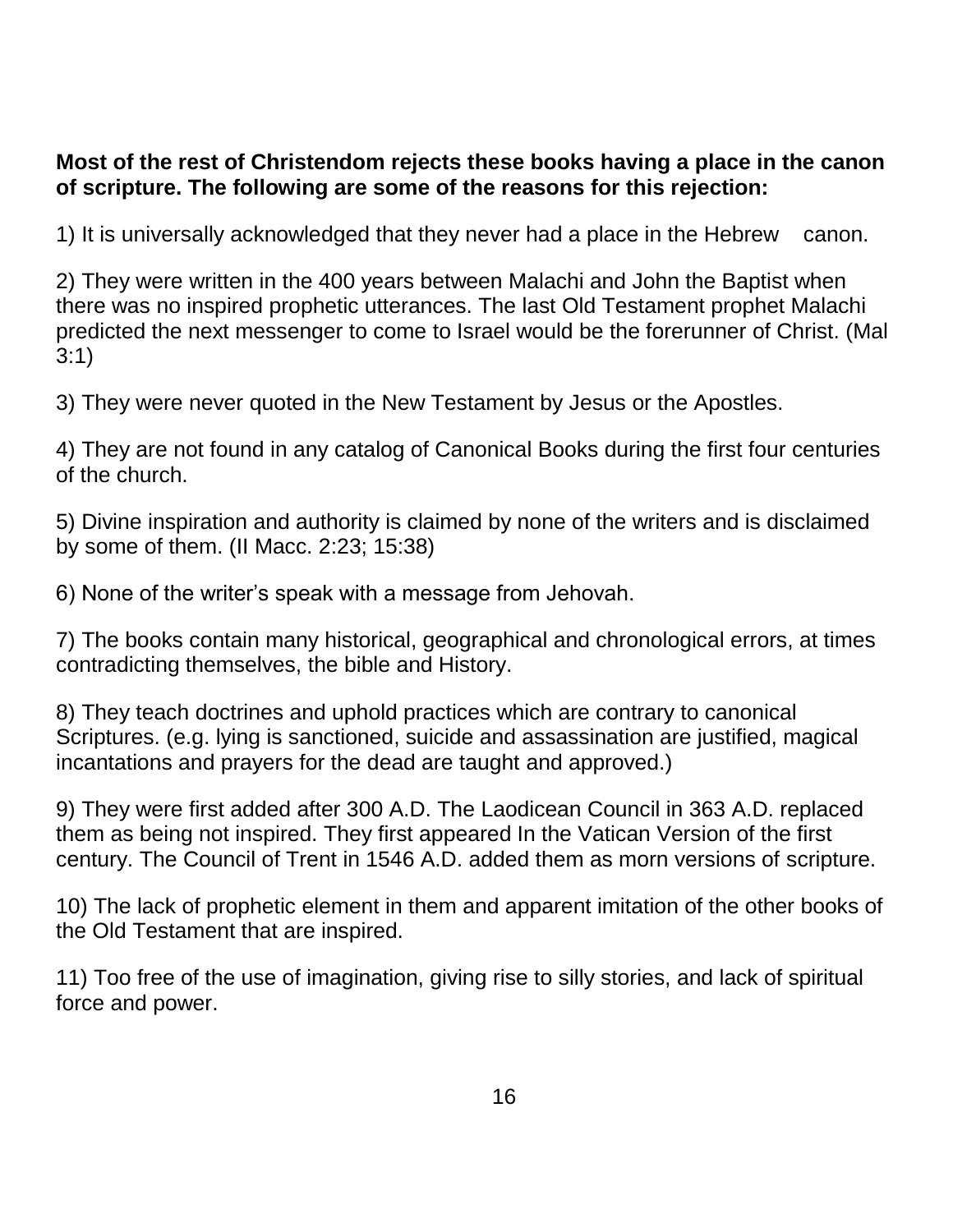**Canonicity defined**- The word canon means measuring rod and refers to the standard or rule. Canonicity means that the biblical books have been measured by a standard, have stood the test and have been recognized as being inspired by God. This is how we measure the validity of the books in scripture now and the fallacies of those that claim to be valid.

a) **Apostolic Connection**- Was the books written by an Apostle, and if not, was it written by someone in close relation to an Apostle to raise it up to apostolic level.

b) **As to Content**- Were the contents of such spiritual character to warrant a place in scripture? This eliminates other spurious writings.

c) **As to Universally**- Was the book universally accepted by the church in that time? This also helped in eliminating questionable gospels and other writings.

d) **As to Inspiration**- Was the book inspired? Did it have internal evidence? This became the final test for all New Testament Books.

## **Write in the blanks below the different ways God revealed his Word to man.**

| 5) Acts 1:2 |  |
|-------------|--|
|             |  |
|             |  |
| 8) Eph 3:3  |  |
|             |  |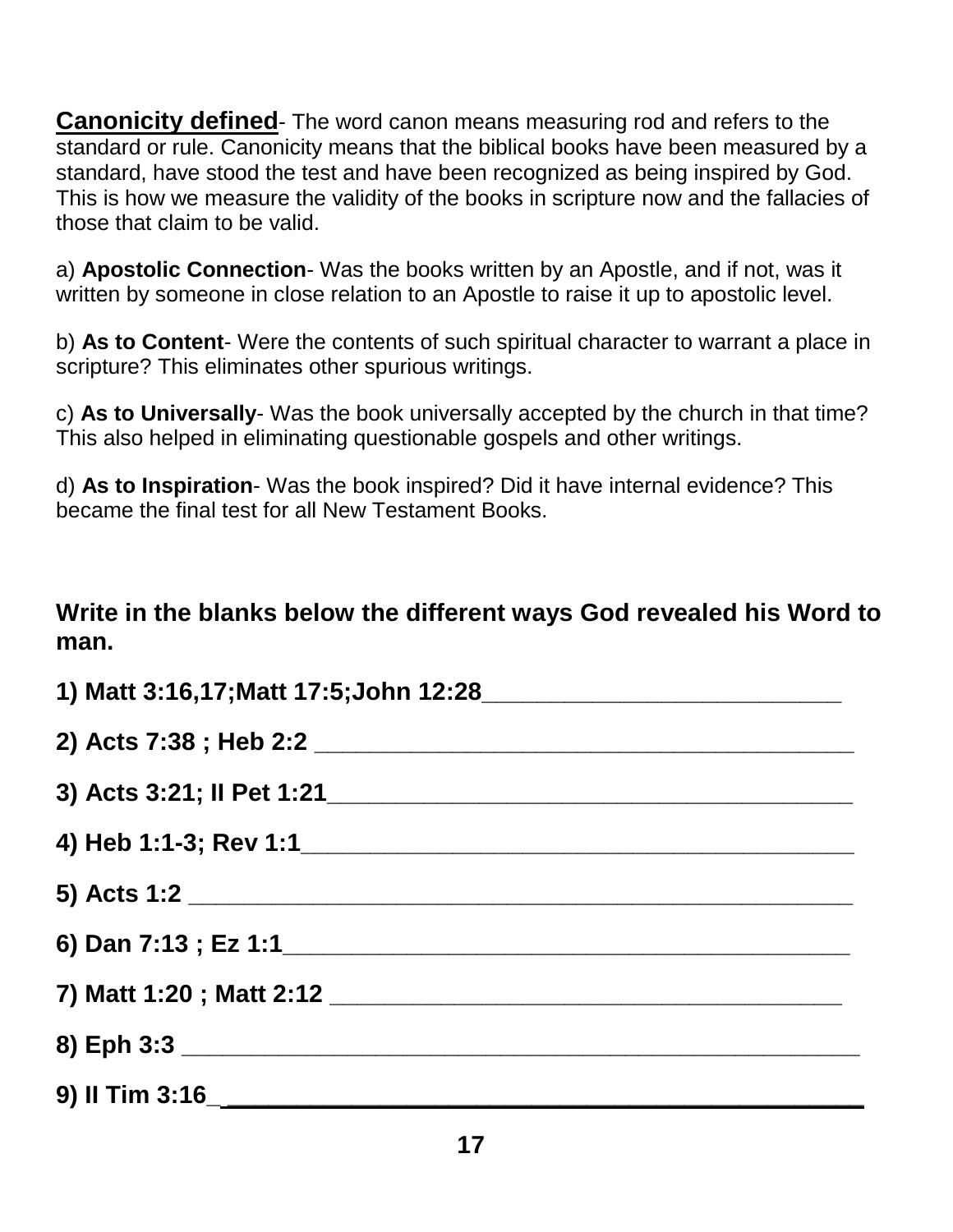## **Scriptures that will take you to the Heart of the Bible**

*Take two scriptures each week and memorize them - Repeat them out loud three times a day. The more you get the Word of God's Power in your heart, the more you will experience God move in your life.*

1) Gen 1:1 In the beginning God created the heaven and the earth.

2) Gen 1:26 And God said, let us make man in our image, after our likeness: and let them have dominion over the fish of the sea and over the fowl of the air, and over the cattle, and over all the earth, and over every creeping thing that creepeth upon the earth.

3) Heb 4:15,16 We have not an high priest which cannot be touched with the feelings of our infirmities but was at all points tempted like as we are, yet without sin.

4) Heb 4:15 Therefore, come boldly unto the throne of grace, that we may obtain mercy and find grace to help in time of need.

5) Heb 10:23 Let us hold fast the profession of our faith without wavering , for he is faithful that promised.

- 6) Heb 12:9 God is the Father of Spirits.
- 7) I Tim 5:19 against an elder receive not an accusation, but before 2 or 3 witnesses.
- 8) II Cor 13:5 Jesus is in you.
- 9) Ps 89:34 My covenant will I not break nor alter the thing that is gone out of my lips.
- 10) Pro 13:15 The way of the transgressors is hard.
- 11) Pro 18:16 a man's gift maketh room for him, and bringeth him before great men.
- 12) Pro 16:18 Pride goeth before destruction and a haughty spirit before a fall.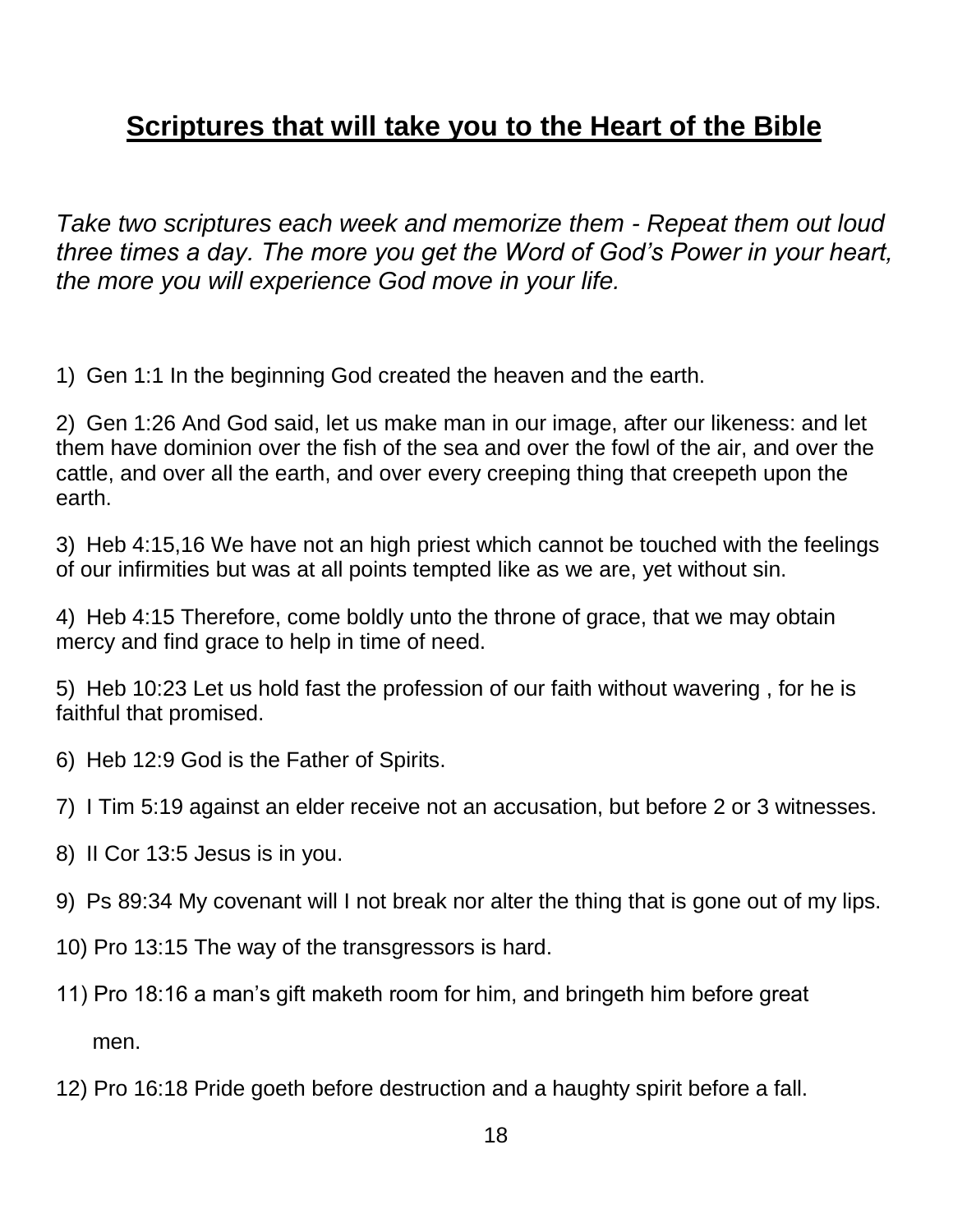- 13) Pro 15:1 A soft answer turneth away wrath but grievious words stirreth up anger.
- 14) Pro 18:21 Death and life is in the power of the tongue.
- 15) Pro 18:22 When a man findeth a wife , findeth a good thing, and obtaineth favor from the LORD.
- 16) Pro 18:24 a man that hath friends must shew himself friendly and there is a friend that sticketh closer than a brother.
- 17) Ps 105:15 Saying, touch not mine anointed and do my prophets no harm.
- 18) Ps 8:4,5 What is man that thou aet mindful of him? And the son of man that thou visited him? 5) For thou hast made him a little lower than the angels, and hast crown him with glory and honor.
- 19) I Cor 14:4 He that speaketh with an unknown tongue edifieth himself, but he that prophesieth edifieth the church.
- 20) Heb 10 :17 And your sins and iniquities will I remember no more.
- 21) Rom 5:12 Whereas by one man sin entered into the world, and death by sin; and so death passed upon all men, for all have sinned.
- 22) Rom 10:23 Whosoever shall call upon the name of the Lord shall be saved.
- 23) Rom 12:10,11 Be devoted to one another in brotherly love. Honor one another above yourselves. 11) Never be lacking in zeal, but keep spiritual fervor, serving the Lord.
- 24) I Pet 2:17 Honor all Men, Love the brotherhood , fear God honor the King.
- 25) I Cor 9:22 I have become all things to all men , that I might save some.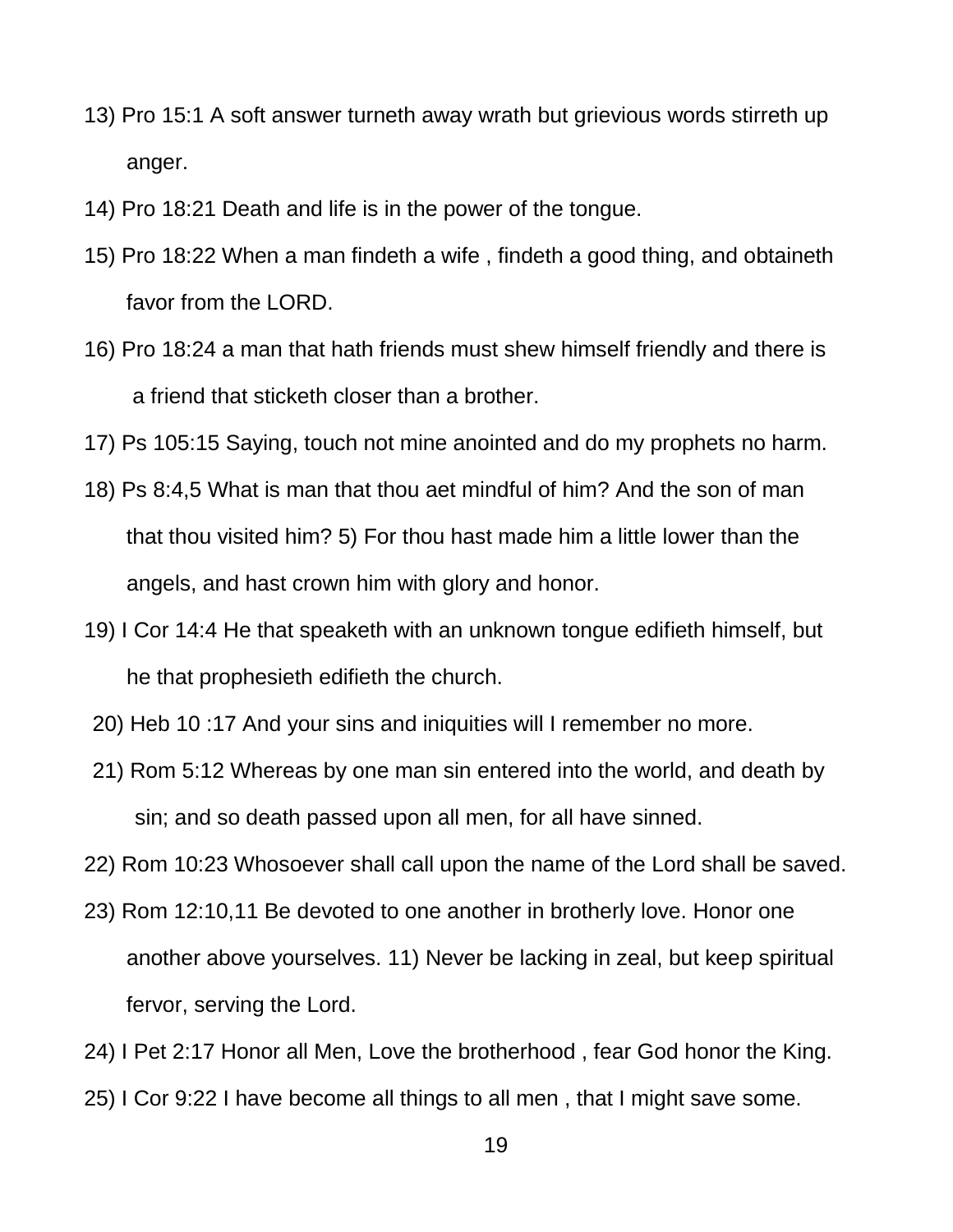- 26) I Cor 4:15 For though you have 10 thousand instructors in Christ, yet ye have not many fathers, for in Christ Jesus I have begotten you through the gospel.
- 27) Eph 4:1 Walk worthy of your vocation in which ye are called.
- 28) Is 2:22 Don't fear no man.
- 29) Phil 4:6 Be careful for nothing, but in everything by prayer and supplication with thanksgiving let your request be made known unto God.
- 30) Luke 16:12 If you have not been faithful in that which is another's mans, who shall give you that which is your own.
- 31) Pro 8:35 Whoso findeth me findeth life and obtaineth favor from the LORD.
- 32) I John 4:19 We love Him because He first loved us.
- 33) Is 54:17 No weapon formed against you shall prosper, and every tongue that rise against you in judgment shall though condemn.
- 34) I John 4:4 Greater is He that is in me, than He that is in the world.
- 35) Heb 6:10 God is not unrighteous to forget your labor of which you have shown toward his name, in that ye have ministered to the saints and do minister.
- 36) Joshua 23: All that the Lord promised to do , he did it . He kept all of his word.
- 37) Gen 9:3 Every living thing I have given as meat for you. Rom 14:14, Mark 7:18,19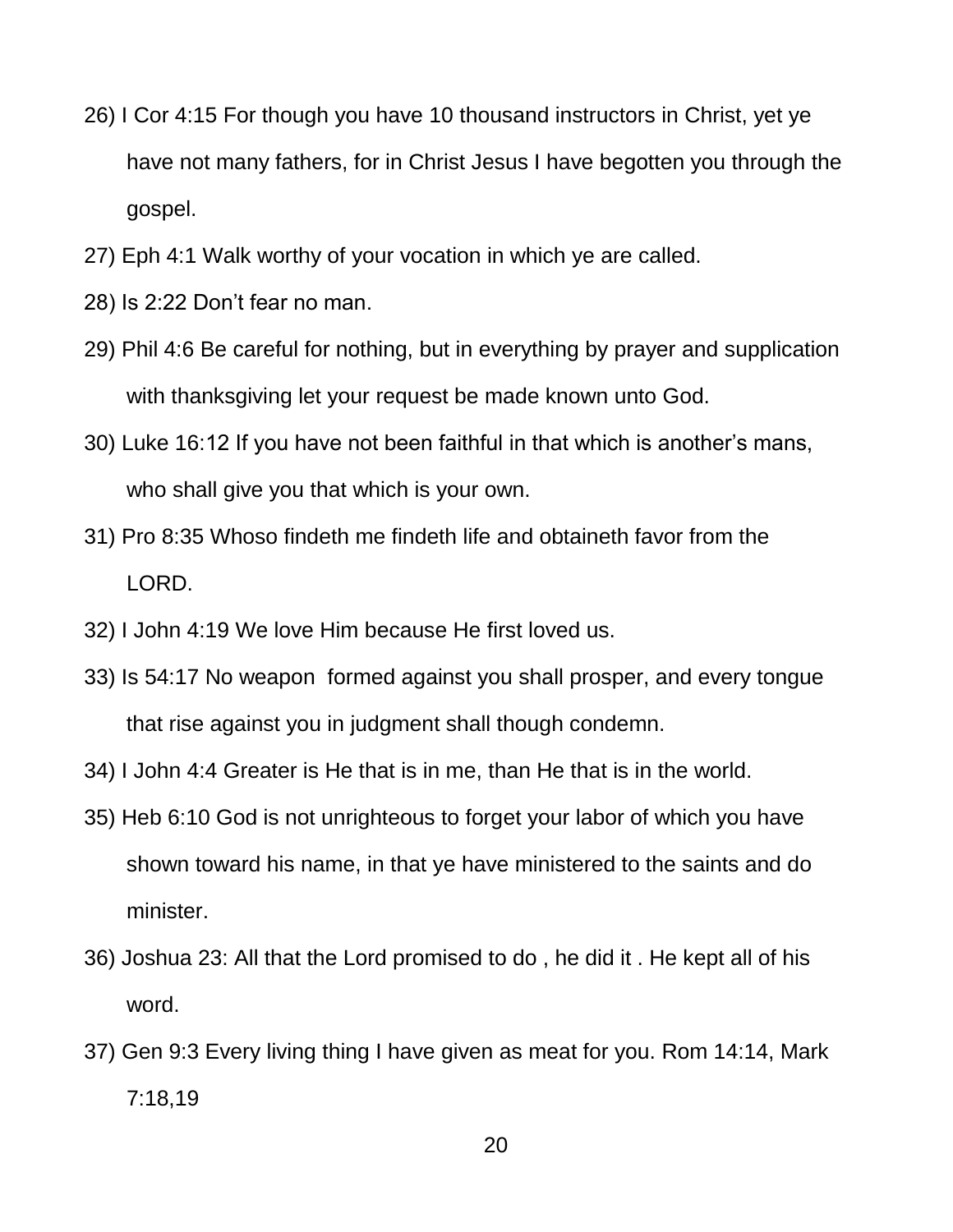- 38) Pro 8:17 I love them that love me, hey shall find me that seek ne early.
- 39) Pro 8:23-27 Wisdom (Jesus)was at the beginning with me.
- 40) Pro 10:7 The memory of the just is blessed, but the name of the wicked shall rot.
- 41) Heb 13:17 Obey them that have rule over you.
- 42) Ps 92:13 Those that be planted in the house of the LORD shall flourish in the courts of our God.
- 43) Mark 12:29,30 The LORD thy God is one. And thou shalt love the LORD with all of thy heart , soul, mind and strength.
- 44) Haggei 2:8,9 The gold and the silver is mine. 9) The later glory of this house shall be greater than the former.
- 45) Is 43:19 I will do a new thing, it shall spring forth, shall ye not know it, I will even make the way in the wilderness.
- 46) Ps 119:89 Forever , O LORD is thy word settled in Heaven .
- 47) Hosea 4:6 My people are destroyed for lack of knowledge.
- 48) Pro 18:21 Death and Life is in the power of the tongue.
- 49) Jer 33:3 Call unto me and I will answer thee and show thee great and mighty things that thou knowest not.
- 50) I Sam 10:6 You are changed into another man, when the spirit comes upon you.
- 51) I Cor 14:40 Let all things be done decently and in order.
- 52) Pro 9:17 Stolen waters are sweet, bread eaten in secret is pleasant.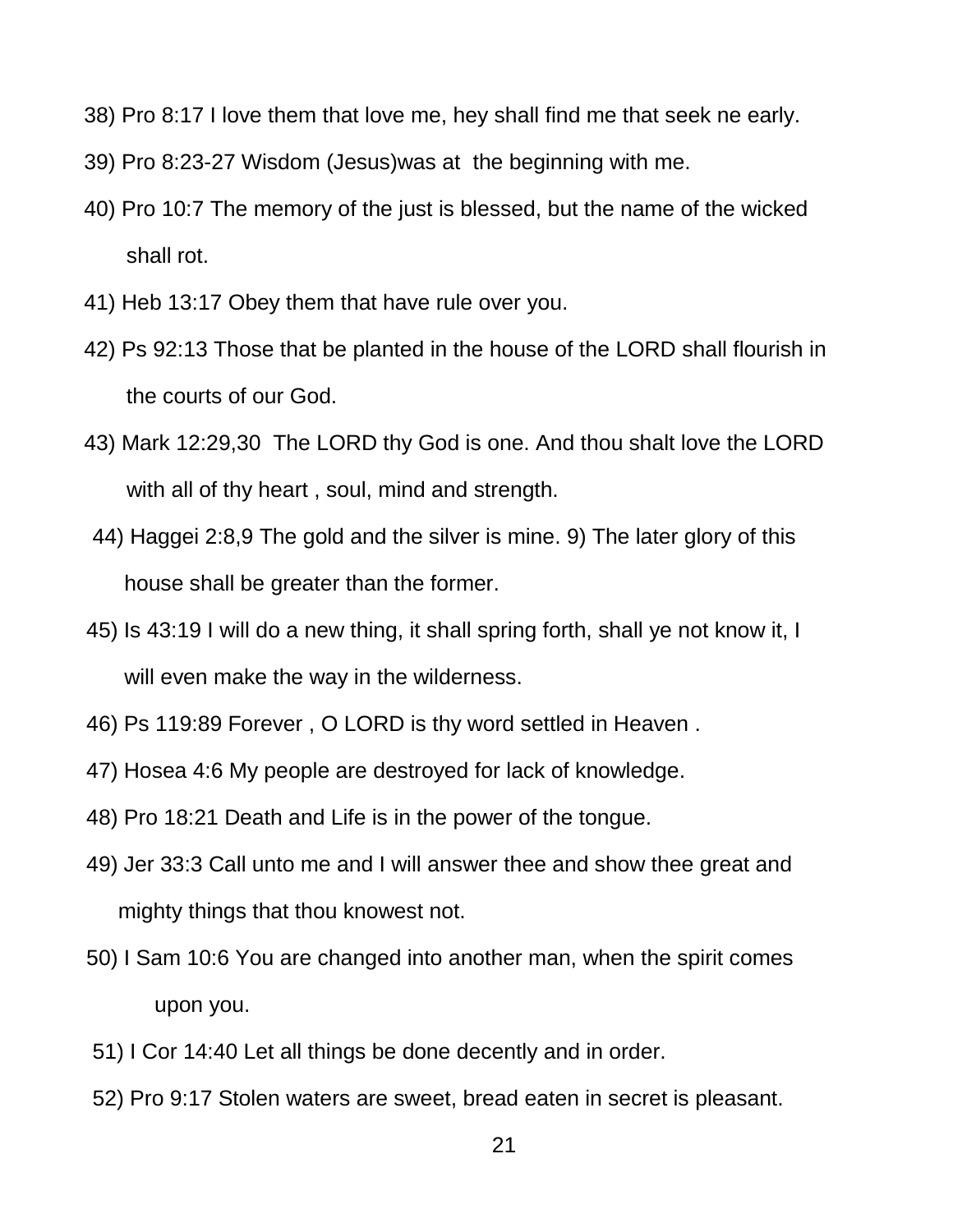- 53) Is 26:3 He will keep him in perfect peace whose mind is stayed on thee because he trusteth in thee.
- 54) Pro 13:5 he way of the transgressor is hard.
- 55) Ps 19:17 He that helps the poor, lendeth to the LORD.
- 56) I Pet 5:5 God resiseth the proud and giveth grace to the humble.
- 57) Ps 119:24 This is the Day which the LORD hath made, I will rejoice and be glad in it.
- 59) Heb 11:9 God is the Father of Spirits.
- 60) Titus 2:13Jesus is our great God.
- 61) Is 55:8,9 For my thoughts are not your thoughts, neither are your ways my ways. For as the Heavens are higher than the earth, so are my ways higher than you ways and my thoughts than your thoughts.
- 62) Ps 27:1 The Lord is my life and my salvation; whom shall I fear? The LORD is the strength of my life; of whom shall I be afraid.
- 63) Ps 24:1 The earth is the LORDS and the fullness thereof; the world and they that dwell therein.
- 64) Ps24:7,8 Lift up your heads O ye gates and be ye lift up ye everlasting doors; and the King of Glory shall come in. 8) Who is this King of Glory? The LORD strong and mighty in battle.
- 65) Deut 23:25 Ye shall serve the LORD your God , and he shall bless thy bread and thy water and I will take sickness from the midst of thee.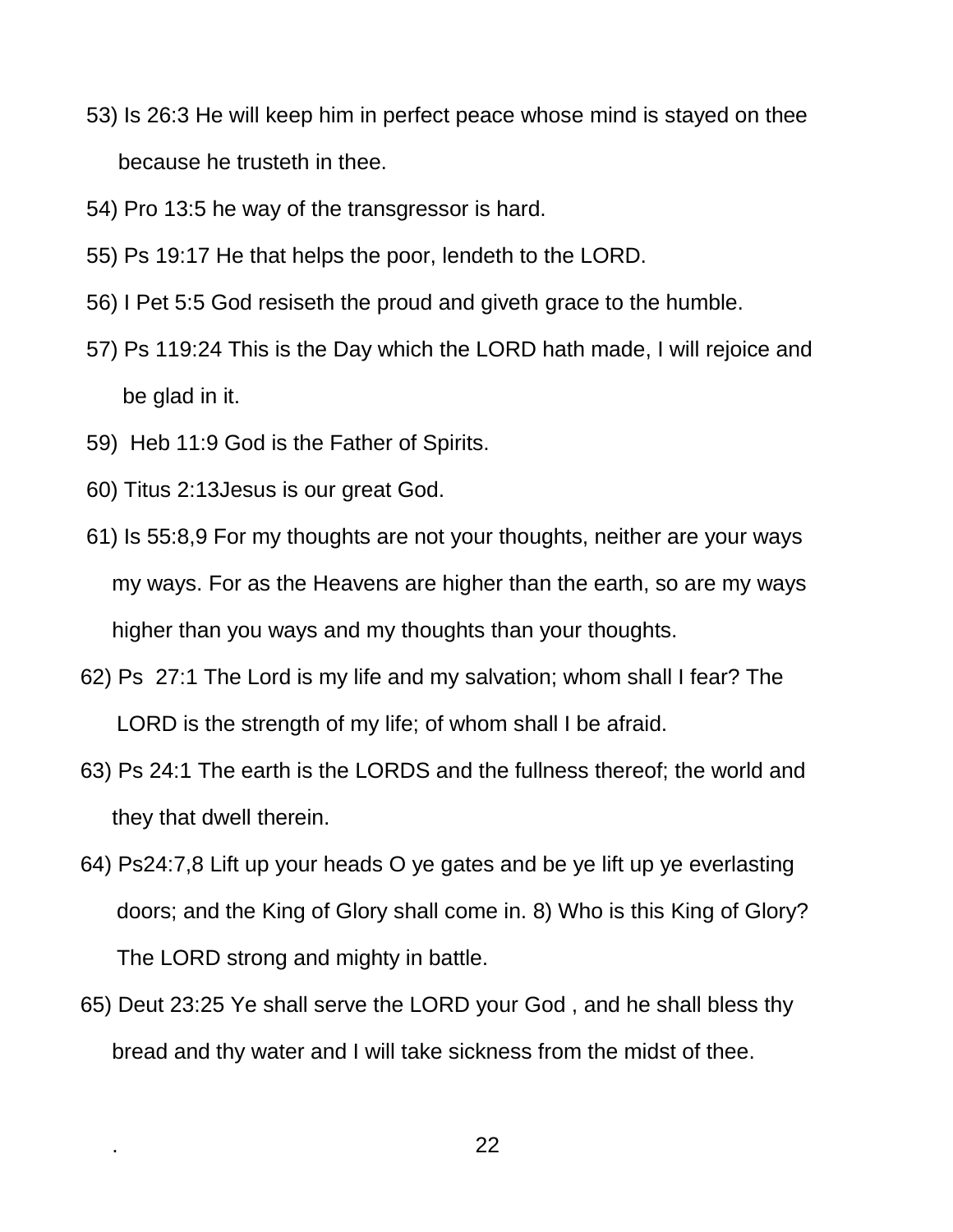- 66) I Chron 12:32 Men of Issachar understood the times and what Israel should do
- 67) Luke 19:10 For the Son of Man is come and seek and save that which was lost.
- 68) Pro 29:18 Where there is no Vision the people perish.
- 69) II Chron 16:9 For the eyes of the LORD run to and fro throughout the whole earth, to show himself strong in the behalf of them, whose heart is perfect towards him.
- 70) Pro 13:5 The way of the transgressor is hard.
- 71) Pro 13:20 He that walketh with the wise shall be wise but a companion of fools shall be destroyed.
- 72) Is 64:6 Righteousness of the wicked is as filthy rags.
- 73) I Pet 2:2 As a newborn babe, desire the sincere milk of the Word that ye may grow thereby.
- 74) Pro 12:10 A righteous man regardeth the life of his beast.
- 75) Pro 13:13 Whoso despiseth the word shall be destroyed, but whoso feareth the commandments shall be rewarded.
- 76) Eph 4:3 Endeavoring to keep the unity of the spirit in the bond of peace.
- 77) Pro 19:14 Let the words of my mouth and the meditation of my heart be acceptable in thy sight.
- 78) Pro 15 29 The LORD is far from the wicked, but he heareth the prayers of the righteous.
- 79) Pro 16:18 Pride goeth before destruction and a haughty spirit before a fall. 23